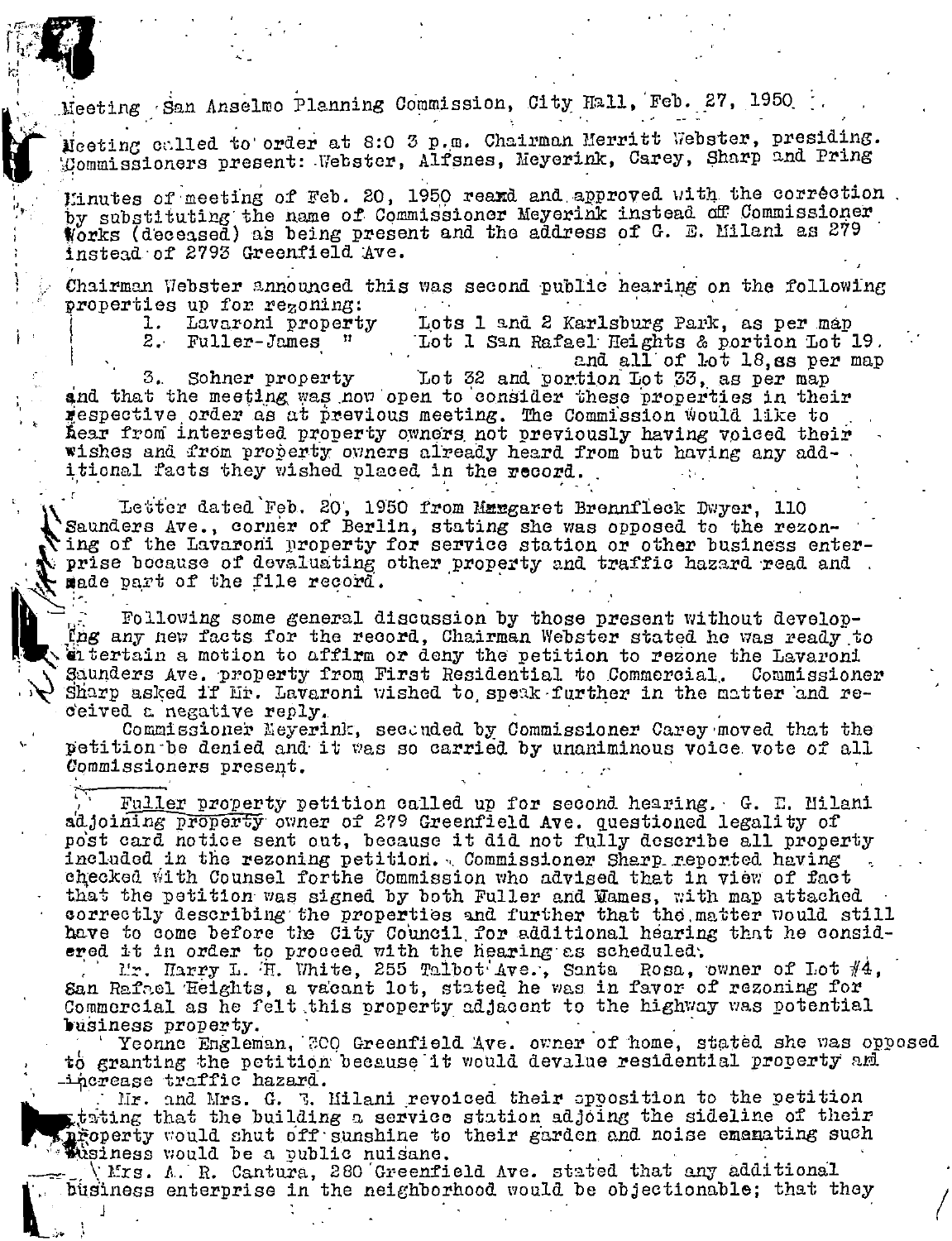$p_{2}$ ge 2  $2/27/50$ 

were bothered with noise from crowds at Andy Drive in on Miracle Mile Alghway up to two and three a.m. Mr. Fuller replied that most service that ions closed by ten o'clock and that such was his intention. He whiled the attention of the Commission to his having held this lot for some time undeveloped and without revenue and that now he had to give up his present service station location on San Anselmo Ave. it was necessary that he have this lot rezoned at this time in order to obtain a new  $'$  buginess location. He presented to the Commission for their consideration additional petition showing the names of numerous residents within the Mock effected by the rezoning stating they favored the granting of his The sixgners of this petition all being property owners. petition.

Chairman Webster stated if no one wished to be heard further in the matter of the Fuller-James petition for rezoning from First Residential. Carey, seconded by Commissioner Heyerink moved that the petition be granted am it was so carried by recetebrase voice vote of all Commissioners present. Ayes: Alfsnes, Meyerink, Carey & Sharp --- Noes: Webster and Pring.<br>Sohner property Lot 32 and portion Lot 33, Block 2 Sunnysdie Tract taken up for second public hearing:

Chairman Wobster asked if any one wished to address the commission y further in regard to the Sohner netition and no one appearing the Chairman wetated he would entertain a motion to affirm or deny the granting of this X' petition for rezoning from First Residential to Commercial. Commissioner Pring, seconded by Commissioner Alfsnes moved that the petition be granted when it was so carried by unaniminous voice vote of all commissioners present.

Hrs. R. H. Teeter, stated she would like to have tentative dates set for public hearing for the rezoning mm of her lots 31 and 31, Block 2, Sinnyside Tract, (adjoining the Sohner property) from First Residential to Commercial, if the Commission would favor sudi rezoning.

Commissioner Sharp stated he felt that such rezoning would be in order, t it was simply a further extension of a present Commercial zone and in tine with plan for further extension of the San Anselmo main business area.

The Commission asked if the dates of Herch 27 and Apr. 3, 1950 pould be . ngreeablo to Hrs. Teeter, as such dates would fit in with the P.J. Tarrant petition set for first public hearing at that time. Receiving an affirmative reply on motion of Commissioner Carey, seconded by Commissioner Alfsnes the dates of Harch 27 and Apr. 3 were set and Mrs. Tecter advised to so instruct the City Clerk to prepare petition, send out notices and collect customary filing fee.

P. C. McFall, 14 Melville Way, San Anselmo, appeared before the Commission to request permission to creet a six foot grapie steak fence along a portion of the front property of residencent this address. This would necessitate an adjustment permitting him to erect the fence a distance of 8' from the street curb and along the line of a former rail fence. Mr. Movall filed two sketches showing that the proposed grape stake fence was necessary to shut off view from sidewalk into his bedroom windows, the not interferring with ample sidewalk area nor with view of homes bss the street, as they were all located higher up in hillside overking his property.

Commissioner Sharp stated he had inspected the site and favored the ad Mustment on the basis requested as per sketches attached. On Motion of Commissioner Sharp seconded by Commissioner Carey and adopted by unaniminous roise vote of Cormissioners present.